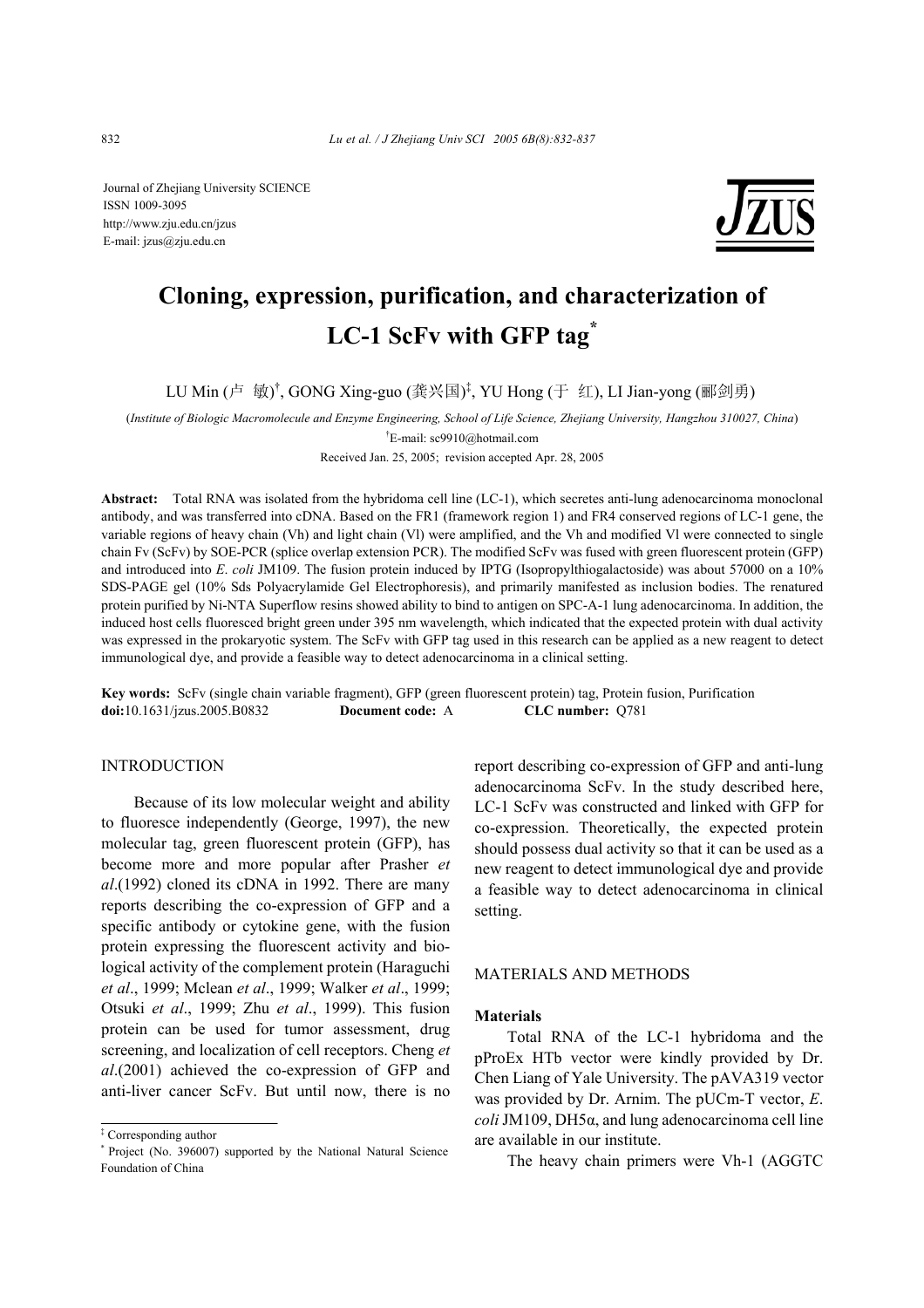CAACTGCAGGAGTCAGG *Pst* I) and Vh-2 (TGAGGAGACGGTGACCGTGGTCCCTTGGCC CAG *Bst*E II); the light chain primers were Vl-1 (GACATTGAGCTCACCCAGTCTCCA *Sac* I) and Vl-2 (GTTTGATCTCGAGCTTGGTCCC *Xho* I); the linker for Vh and Vl was link-1 (CTGGGGCCAA GGGACCACGGTCACCGTCTCCTCAGGTGGAG GCGGTTCAGGCGGAGGTGCTCTGGCGGTGGC GGATCGGACATTGAGCTCACCCAGTCTC); and the upstream primer for modifying ScFv was ScFv-1 (GAGCTAGATCTAAGGTCCAACTGCAG *Bgl* II).

# **Construction of ScFv**

Vh and Vl were amplified from the cDNA of the LC-1 hybridoma using RT-PCR; we used primers for Vh-1, Vh-2, and Vl-1, Vl-2, respectively. They were cloned into a pUCm-T vector, respectively. The Vl was modified to be Vl', primered with link-1 and Vl-2, and linked with Vh through SOE-PCR. Primered with ScFv-1 and Vl-2, the *Bgl* II and *Xho* I sites were added to the resultant ScFv′, which also was cloned into the pUCm-T vector. The recombinant plasmid, called T-ScFv, was transformed into competent *E*. *coli* DH5 $\alpha$  using the previously described CaCl<sub>2</sub> method (Joseph and David, 2001) and sequenced.

#### **Construction of Pro319**

The GFP was cloned into pProEx HTb by digesting the pAVA319 with *Nco* I and *Xba* I. The resultant Pro319 was transformed into JM109.

# **Construction of ProGFP-ScFv**

The ScFv was cloned into Pro319 by digesting T-ScFv with *Bgl* II and *Xho* I. The recombinant plasmid, called ProGFP-ScFv, was transformed into JM109 (Fig.1).

#### **Expression of GFP-ScFv fusion protein**

A positive cell clone was inoculated onto 500 ml LB (50 µg/ml Amp) including HEPES buffer (pH 6.0~6.5) and incubated until  $OD_{60}$ =1.0 (Shi and Su, 2000). LB without HEPES buffer served as the negative control. The cells that were induced in the presence of IPTG gradient concentrations (0.1, 0.5, and 1 mmol/L) at 24 °C for 5 h were collected. Expressed fusion protein was analyzed on a 10% SDS-PAGE gel.

#### **Purification of the fusion protein**

Sedimentation was achieved by disrupting the induced cells using sonication (500 W, 2 min $\times$ 5), and washing with wash buffer I (1 mmol/L EDTA, 5% glycerol, 0.5% Triton X-100) and buffer II (wash buffer I with 2 mol/L carbamide). Then the sedimented material was dissolved in lysis buffer (50 mmol/L Tris-HCl, 0.3% Sodium lauryl sulfate, 0.1 mmol/L Dithiothreitol) overnight. The fusion protein was renatured in lysis buffer without SLS. Finally, the renatured protein was purified by Ni-NTA Superflow resins; elution was carried out in the presence of an imidazole gradient concentration (10~150 mmol/L) and was collected per millitre, and  $A_{280}$  was measured. The eluted protein was analyzed on a 10% SDS-PAGE gel.

# **Competitive ELISA assay of fusion protein**

The SPC-A-1 cells were coated onto each well of a 96-well plate at a density of  $5\times10^5$  cells/well. The 0.01  $\mu$ g/ $\mu$ l LC-1 antibody and the purified fusion protein of the gradient concentrations (original liquid was about 0.1  $\mu$ g/ $\mu$ l, 0.01  $\mu$ g/ $\mu$ l, or 0.001  $\mu$ g/ $\mu$ l) were used to bind cells; goat anti-mouse labelled anti-IgM secondary antibody was used to bind to the LC-1 antibody. We read signal at *A*490 using an auto-



**Fig.1 Construction of ProGFP-ScFv plasmid**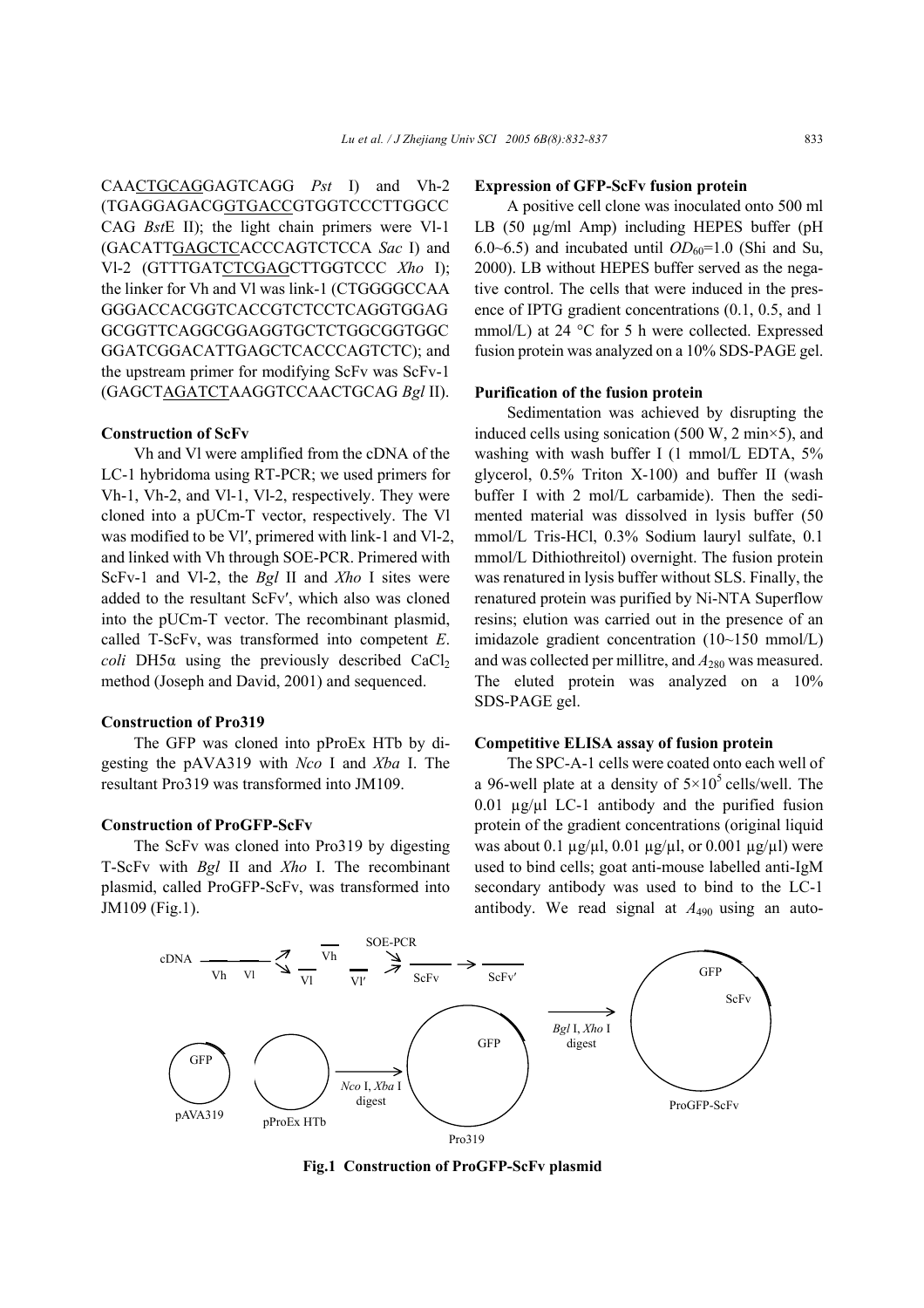matic reader. At the same time, the LC-1 antibody (0.01  $\mu$ g/ $\mu$ l, 0.001  $\mu$ g/ $\mu$ l, or 0.0001  $\mu$ g/ $\mu$ l) and PBS served as the positive control and negative control, respectively.

## **Assay of fluorescent activity**

The fluorescent activity of induced cells was assayed at 395 nm by fluorescent microscope (640Χ); cells that had not been induced served as the negative control.

#### **Prediction of tertiary structure**

The ScFv sequence was submitted to SWISS-MODEL (http://swissmodel.expasy.org/) (Schwede *et al*., 2003; Guex and Peitsch, 1997; Peitsch, 1995) by ExPASy; templates were obtained by searching the ExNRL-3D database. Using the reported structure of GFP, the tertiary structure of GFP-ScFV was constructed.

# RESULTS

# **Construction of ScFv′**

Following Orlandi *et al*.(1989) regarding FR1 and FR4 conserved regions, the primers Vh-1/Vh-2, and Vl-1/Vl-2 were designed. The final ScFv′ was about 700 bp, as expected.

# **Construction of ProGFP-ScFv**

We obtained the expected bands (Fig.2) after digesting ProGFP-ScFv with *Bgl* II/*Xho* I and *Nco* I/*Bgl* II. The sequence of ProGFP-ScFv showed that the target plasmid had been constructed successfully, and that the ScFv and GFP were within the correct reading frame (Fig.3).

## **Expression and purification of GFP-ScFv**

It was reported (Ogawa *et al*., 1995) that GFP is very likely to form chromophore at a low temperature. So, the expression was induced by IPTG at 24 °C. A 10% SDS-PAGE gel showed a band of about 57000, which was in accordance with the theoretical molecular weight of GFP-ScFv. In addition, the protein was primarily identified in inclusion bodies. When the expression was induced by 0.5 mmol/L IPTG, the fusion protein was composed of approximately 40% of total bacterial protein (Fig.4a).

The Ni-NTA elution (Fig.5) showed two clear peaks. The 10% SDS-PAGE gel of these peaks showed that the fusion protein was comparatively pure



**Fig.2 Digesting result of ProGFP-ScFv in 1% agrose gel. 1: Marker; 2: Nothing; 3:Digesting result of ProGFP-ScFv by** *Bgl* **II and** *Xho* **I, 4: Digesting result of ProGFP-ScFv by** *Nco* **I and** *Bgl* **II**

GFP\* aga tct aag gtc caa ctg cag gag tca gga cct ggc ctg gtg aaa cct tct cag tct ctg tcc ctc acc tgc act gtc act ggc tac tca atc GFP\* R S K V Q L Q E S G P G L V K P S Q S L S L T C T V T G Y S I acc agt **gat tat gcc tgg aac** tgg atc cgg cag ttt cca gga aac aaa ctg gag tgg atg ggc **tac ata agc tac agt ggt agc act agc** T S **D Y A W N** W I R Q F P G N K L E W M G **Y I S Y S G S T S**  tac aac cca tct ctc aaa agt cga atc tct atc act cga gac aca tcc cag aac cag ttc ttc ctg cag ttg aat tct gtg act act gag gac **Y N P S L K S** R I S I T R D T S Q N Q F F L Q L N S V T T E D aca gcc aca tat tac tgt gca aga **tct act atg att acc aca aga agg gtc ggc tac** tgg ggc caa ggg acc acg gtc acc gtc tcc tca T A T Y Y C A R **S T M I T T R R V G Y** W G Q G T T V T V S S ggt gga ggc ggt tca ggc gga ggt ggc tct ggc ggt ggc gga tcg gac att gag ctc acc cag tct cca gca atc atg tct gca tct cta G G G G S G G G G S G G G G S D I E L T Q S P A I M S A S L ggg gaa cgg gtc acc atg acc **tgc act gcc agc tca agt gta agt tcc agt tac ttg cac** tgg tac cag cag aag cca gga tcc tcc ccc G E R V T M T **C T A S S S V S S S Y L H** W Y Q Q K P G S S P aaa ctc tgg att **tat agc aca tcc aac ctg gct tct** gga gtc cca gct cgc ttc agt ggc agt ggg tct ggg acc tct tac tct ctc aca atc K L W I **Y S T S N L A S** G V P A R F S G S G S G T S Y S L T I agc agc atg gag gct gaa gat gct gcc act tat tac tgc **cac cag tat cat cgt tcc cca** ccc acg ttc gga ggg ggg acc aag <u>ctc gag</u><br>S S M E A E D A A T Y Y C **H O Y H R S P** P T F G G G T K L E S S M E A E D A A T Y Y C **H Q Y H R S P** P T F G G G T K L E

> **Fig.3 Nucleotide and deduced amino acid sequence of GFP-ScFv**  The bold words represents the hypervariable regions of ScFv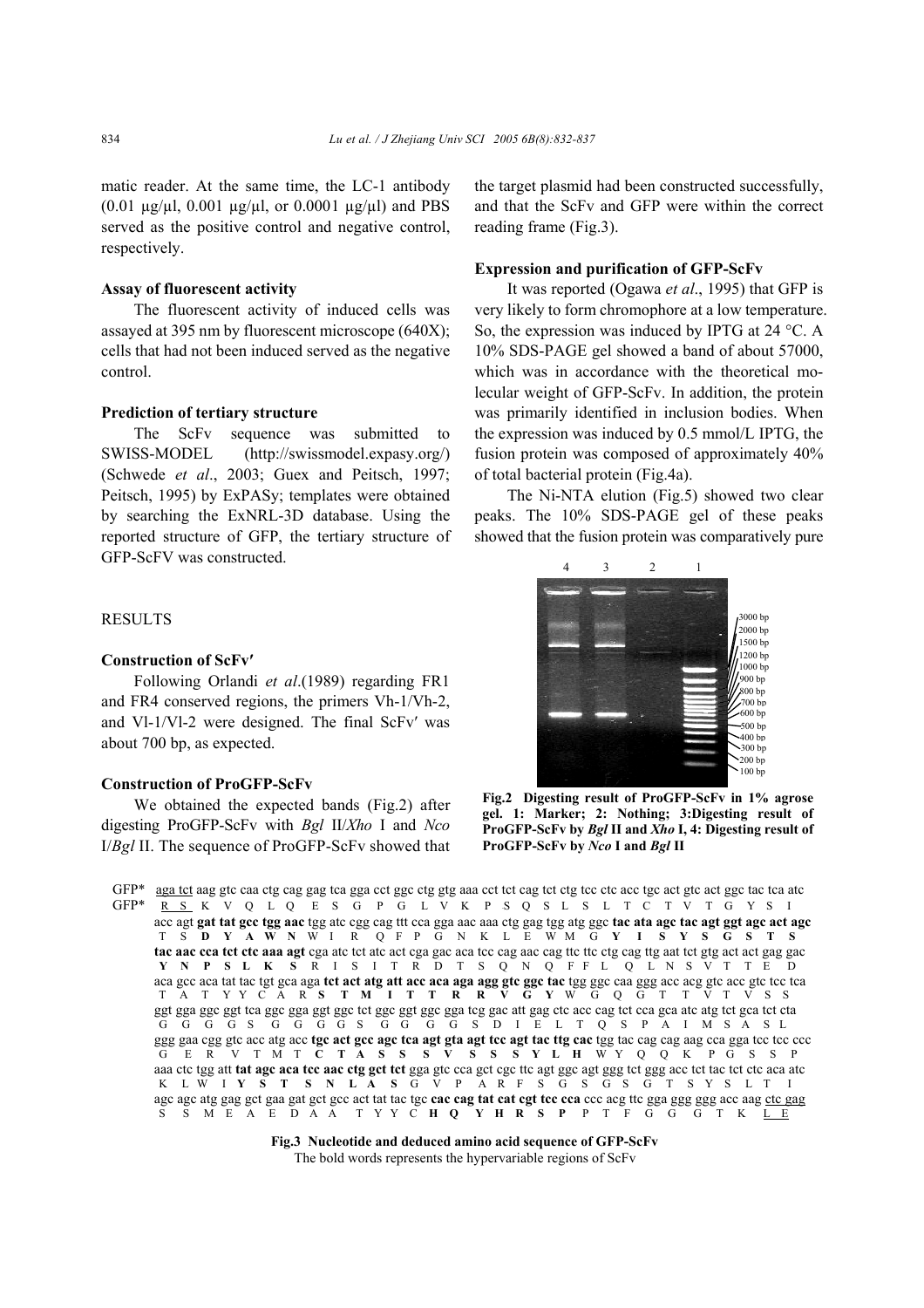

**Fig.4 10% SDS-PAGE gel of GFP-ScFv fusion protein (a) Expression result of ProGFP-ScFv vector. 1: Marker; 2: Negative control; 3, 4, 5: Cell induced in different [IPTG] (0.1, 0.5, 1 mmol/L) (b) Purified GFP-ScFv in 10% SDS-PAGE gel. 1: Purified GFP-ScFv; 2: Marker** 



**Fig.5 The elution curve for protein purified by Ni-NTA**

(Fig.4b). In addition, the molecular weight of peak 2 was in accordance with what was anticipated for the protein (about 57000), while the molecular weight of peak 1 was close to that anticipated for GFP (about 28000). It is possible that the fusion protein had degraded automatically and released GFP.

#### **Competitive ELISA assay of the fusion protein**

Fig.6 shows that the 0.01 µg/µl LC-1 antibody had relatively strong ability to bind to lung adenocarcinoma  $(A_{490}=1.254\pm0.02)$ ; so, this concentration of LC-1 was used in our competitive ELISA. According to the formula:  $IR(\%)=(1-A_{\text{sample}}/A_{\text{positive con}})$  $_{\text{trol}}$ )×100%, the IR of the fusion protein with the high concentration (0.1  $\mu$ g/ $\mu$ l,  $A_{490}$ =0.462±0.01) was 63%. It indicated that numerous epitope sites on lung adenocarcinoma were bound to the fusion protein.

## **Assay of fluorescent activity**

Though the secreted fusion protein was small, the cells induced by IPTG fluoresced bright green under 640X fluorescent microscope (Fig.7), while the



**Fig.6 The ELISA curve of GFP-ScFv in** *A***<sup>490</sup>**

negative control did not.

There was an interesting observation in our findings: when cells were induced in LB without HEPES for 5 h, the final pH of LB decreased to 5.1. In addition, the cells expressed much less protein (accounting for about 8% of total bacterial protein, primarily as inclusion bodies) and hardly fluoresced at 395 nm. This finding indicated the necessity for invariable pH in this expression system.

## **Prediction of tertiary structure**

The tertiary structure of GFP-ScFv was determined as depicted in Fig.8.

## **CONCLUSION**

Usually, the antibody gene and another gene with some biological activity are co-expressed, and the resultant molecule can be used for clinical evaluation and gene therapy (Myers *et al*., 2002; David *et al*., 2000; Mccall *et al*., 1999). In theory, the main benefits of our GFP-ScFv as opposed to conventional immunostaining methods are that this approach is rapid, purification is not essential, and it is relatively inexpensive. Also, the GFP tag is capable of eliminating background resulting from nonspecific binding of primary and secondary antibodies to targets other than the antigen, which is often a problem in immunostaining (Casey *et al*., 2000).

To preserve the antibody activity of ScFv, we cloned the integrated variable regions, including all six hypervariable regions (Fig.3). The ScFv eliminates the invariable regions so that ScFv has much lower immune binding than does McAb (monoclonal antibody) (Tina *et al*., 2004; Gao *et al*., 2003). The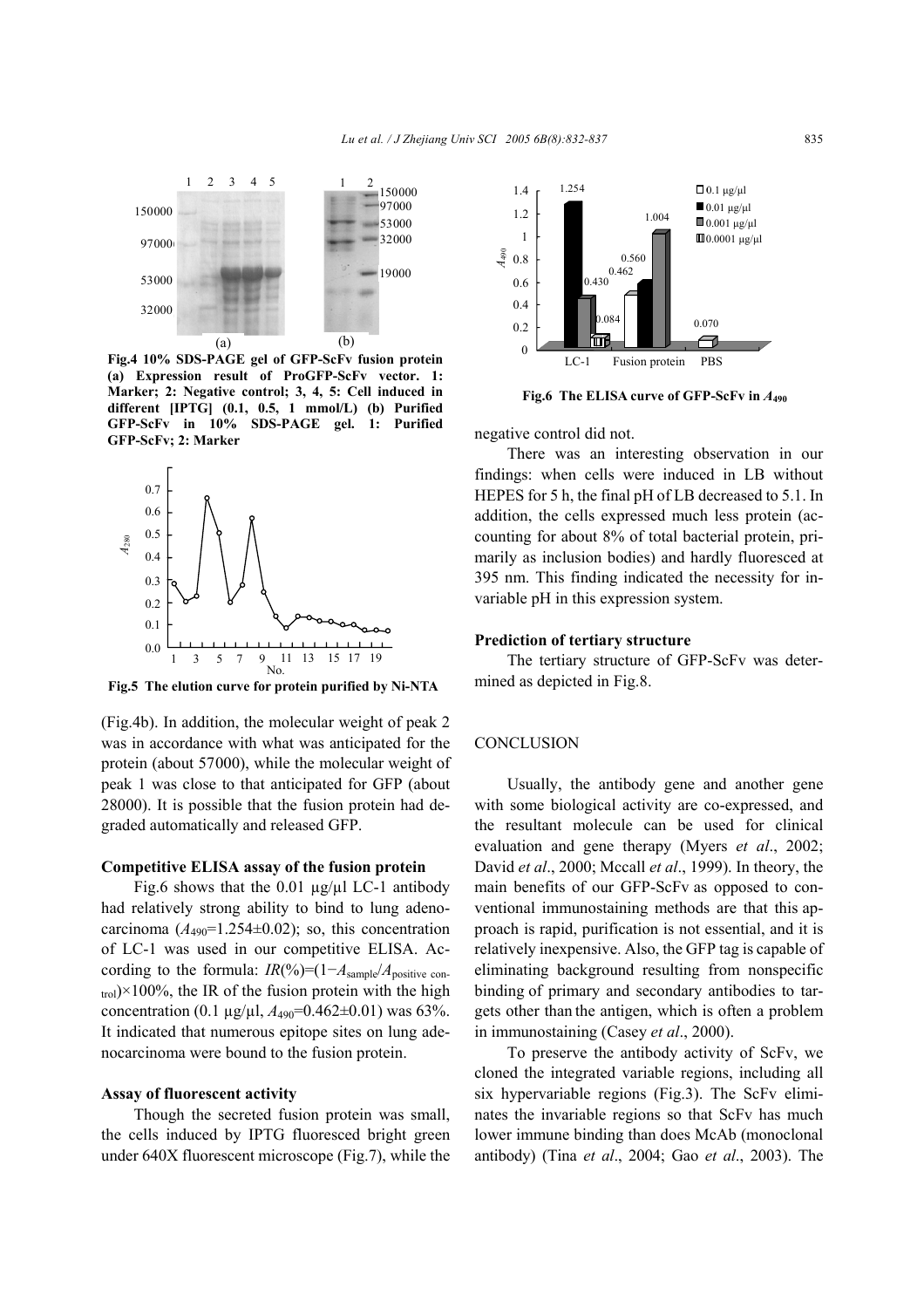

**Fig.7 Host cells excited by 395 nm under fluorescent microscope (640Χ)**



**Fig.8 Tertiary structure of GFP-ScFv**  The GFP, the chromophoric group of GFP, the variable heavy domain and light domain is in green, red, yellow and orange. The figure was made by RasMol 2.6

linker was designed as  $(GGGGS)$ <sub>3</sub> to ensure accurate folding of Vh and Vl; the Gly made the chain more flexible; and the Ser made the linker more hydrophilic. Finally, the molecular weight of the ScFv we constructed was as low as 26000, which was one-sixth of an integrated natural antibody. Accordingly, this

ScFv is so small that it can penetrate and enter the blood circulation around a tumor.

The GFP structure had been reported to be a barrel, but the final seven C-terminus amino acid residues are not part of the barrel; so, their absence should not weaken its fluorescent activity (Youvan and Michel, 1996). Therefore, we constructed the GFP-ScFv, but not ScFv-GFP, so that these seven amino acid residues could be used as a linker to weaken the spatial interference between GFP and ScFv. The dual activity of the fusion protein indicated that these seven amino acid residues indeed weakened their spatial interference. On the basis of these observations, we created Fig.8 from the model, these seven amino acid residues separate both proteins well; the antigen-binding site of ScFv is fully exposed so that it can easily be recognized by its antigen on the surface of lung adenocarcinoma; and the integrity of the barrel leads to the high fluorescent activity of GFP.

In the purification of fusion protein, much fusion protein was degraded automatically (Fig.5) and a 28000 molecule was released (Fig.4b); this occurrence was reported (Hu *et al*., 1999). Fig.8 shows that the structures of GFP and ScFv were both relatively tight; so that, the seven flexible amino acid residues of GFP between these two rigid fragments broke easily (Mark *et al*., 2000). In addition, the 28000 molecule fluoresced faintly at 395 nm. Accordingly, we concluded that the fusion protein degraded at the end of the GFP.

Although ProGFP-ScFv expressed very effectively (Fig.4a), the major expression pattern of the fusion protein was as inclusion bodies, which will weaken the activity of ScFv. The reasons for formation of inclusion bodies vary; for one thing, the pProEx HTb has a strong promoter so that the ScFv can be transcribed effectively, but it always leads to the accumulation of precursor molecules in the cell (Gerard and Andreas, 1999), which appear as inclusion bodies. Additionally, the sequence of ScFv is possibly a factor in the formation of inclusion bodies. Jung *et al*.(1999) found that with stable ScFv, after two rounds of mutagenesis and selection, the quantity of the secretive protein from the new ScFv was three times that of the original one. These findings implied that the ScFv itself greatly affected the form of expression.